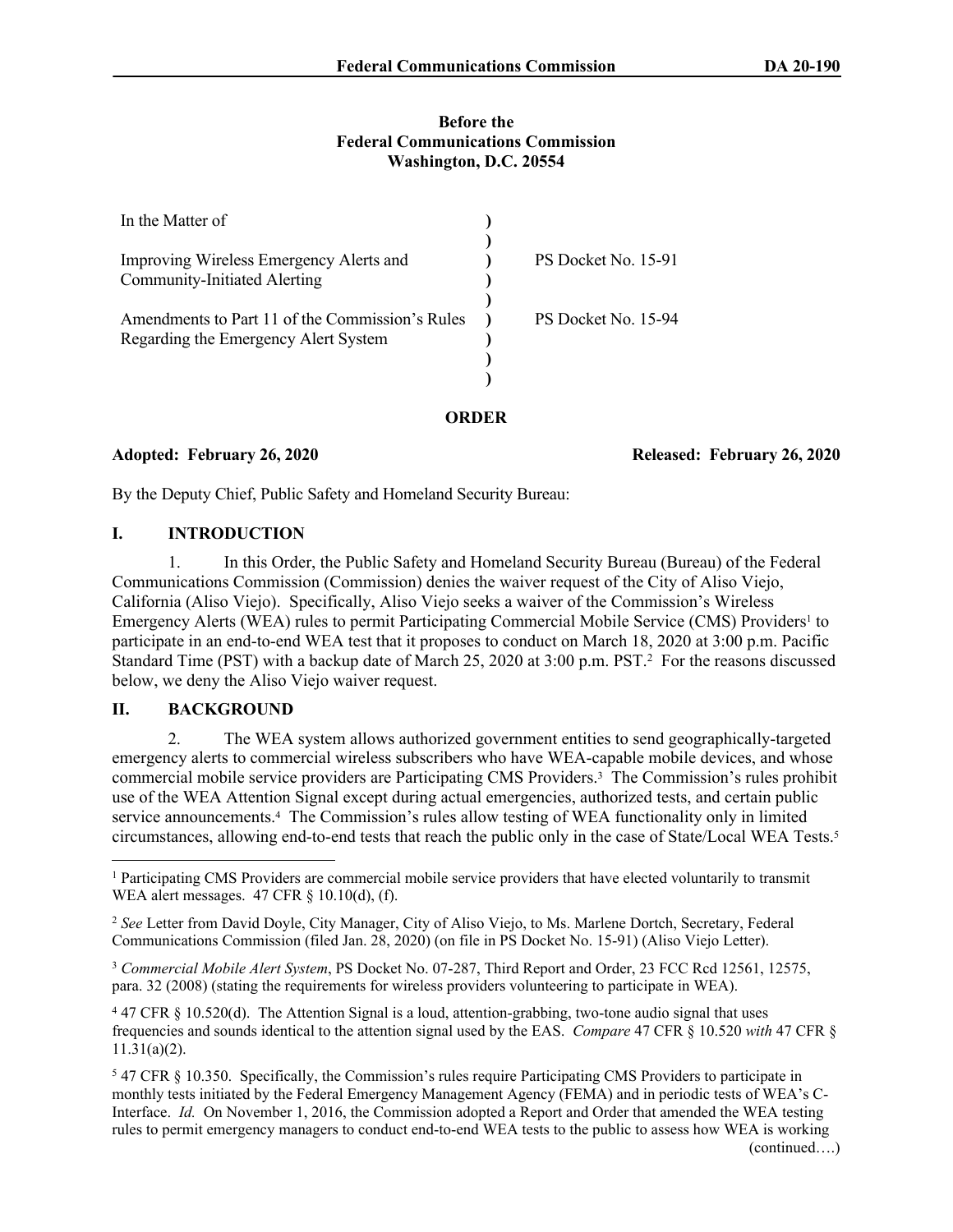State/Local WEA Test messages differ from actual alert messages to reduce confusion and minimize any chance that they might be misconstrued as actual alerts. Consumers will not receive State/Local WEA Tests by default; instead, they must affirmatively opt in to receive these test messages.<sup>6</sup> Further, State/Local WEA Tests must include conspicuous language sufficient to make clear to the public that the message is only a test.<sup>7</sup> While the rules allowing such State/Local WEA Tests became effective on May 1, 2019,<sup>8</sup> Participating CMS Providers were not required to support State/Local WEA Tests until December 19, 2019, at which time the Integrated Public Alert and Warning System (IPAWS) infrastructure (through which all alerts are authenticated, validated, and delivered to Participating CMS Providers) was capable of fully supporting these enhancements.<sup>9</sup> Accordingly, as of December 19, 2019, alert originators wishing to conduct end-to-end WEA tests using the State/Local WEA Tests category do not need to request a waiver to permit such alerts to be transmitted to the public.<sup>10</sup>

3. Aliso Viejo requests a waiver of the Commission's rules to allow Participating CMS Providers to participate in an end-to-end WEA test on March 18, 2020, at 3:00 p.m. PST.<sup>11</sup> The proposed WEA end-to-end test would be targeted to the City of Aliso Viejo,<sup>12</sup> and the proposed alert message would read: "Aliso Viejo emergency alert test. No action required. Details and feedback www.avcity.org."13 Aliso Viejo seeks a waiver to use a Public Safety Message to conduct its "live" endto-end WEA test.14 Aliso Viejo states that it relies on WEA to warn the public of the threats posed by several natural hazards, including wildfires in the area.15 According to Aliso Viejo, the purpose of the test is to help public officials understand how WEAs "perform in our community" and to ensure its citizens are familiar with the format of a WEA message.16 Aliso Viejo also states that it intends to test the WEA enhancements that became available in the *Dec. 19th PN.*17 This is the second "live" end-to-end WEA test requested by Aliso Viejo. The first was approved by the Bureau on February 7, 2019 and conducted on March 6, 2019.<sup>18</sup>

4. Aliso Viejo states that it intends to conduct outreach to the public about the WEA test.<sup>19</sup>

<sup>6</sup> *WEA R&O*, 31 FCC Rcd at 11154-55, para. 65 (requiring Participating CMS Providers to provide their subscribers with the option to receive State/Local WEA Tests, whereby subscribers must affirmatively select the option to receive State/Local WEA Test messages).

7 *Id.* (requiring State/Local WEA Tests to include conspicuous language sufficient to make clear to the public that the message is only a test).

8 *Id.* at 11161, 11165, paras. 79, 85 (stating that the deadline for state and local testing is 30 months after the rule's publication in the Federal Register); *Federal Communications Commission, Wireless Emergency Alerts, Amendments to Rules Regarding the Emergency Alert System,* 81 Fed. Reg. 75710 (Nov. 1, 2016) (establishing the date of Federal Register publication).

<sup>9</sup> *See Public Safety and Homeland Security Bureau Announces New Enhancements to Wireless Emergency Alerts Are Now Available*, PS Docket No. 15-91, Public Notice, DA 19-1297 (PSHSB Dec. 19, 2019) (*Dec. 19th PN*).

<sup>10</sup> *Id.*

<sup>11</sup> Aliso Viejo Letter at 1.

<sup>12</sup> *Id.* 

<sup>13</sup> *Id*.

<sup>14</sup> Telephone call between Sarah Limones, Senior Emergency Management Program Coordinator, Orange County Sheriff's Department, City of Aliso Viejo, and Maureen Bizhko, Attorney, Public Safety and Homeland Security Bureau, FCC (February 20, 2020).

<sup>(</sup>Continued from previous page)

within their jurisdictions. *See Wireless Emergency Alerts; Amendments to Part 11 of the Commission's Rules Regarding the Emergency Alert System*, Report and Order and Further Notice of Proposed Rulemaking, 31 FCC Rcd 11112, 11154-57, paras. 65-68 (2016) (*WEA R&O*).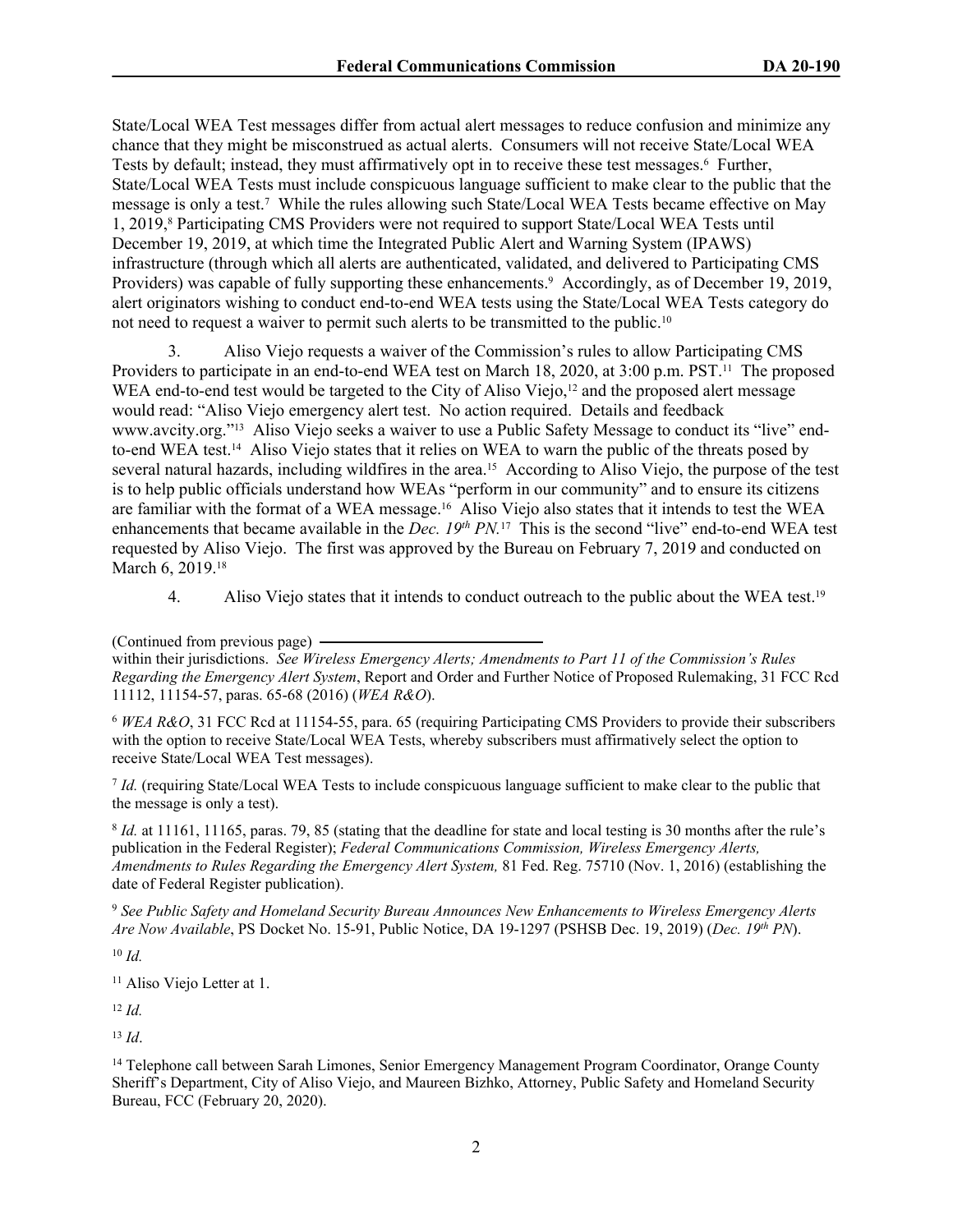According to Aliso Viejo, the outreach initiative includes advance notification and collaboration with stakeholders, surrounding communities, and businesses.20 Specifically, Aliso Viejo states that it plans to engage in considerable public outreach to inform the public of the test through, for example, press releases, social media posts, local news media, and other means, as well as to collaborate and coordinate with CMS providers, PSAPs, neighboring cities and their PSAPs, emergency response organizations, and the County's Operational area.21 It also states that it intends to use surveys to capture feedback from the public following the test.<sup>22</sup>

## **III. DISCUSSION**

5. A provision of the Commission's rules "may be waived by the Commission on its own motion or on petition if good cause therefor is shown."<sup>23</sup> The Commission may find good cause to extend a waiver, "if special circumstances warrant a deviation from the general rule and such deviation will serve the public interest."<sup>24</sup> Based on the circumstances set forth in the Aliso Viejo Letter, we do not find good cause to grant a waiver in this case.

6. Aliso Viejo wishes to conduct its test to see how WEA functions in light of the WEA system's recently enacted enhancements and the region's risk of wildfires.<sup>25</sup> In conducting its test, Aliso Viejo seeks to ensure its public officials have a clear understanding of how WEA functions in its community and that its citizens are familiar with the format of a WEA message.26 Aliso Viejo essentially states that it wishes to conduct both a public preparedness and proficiency training exercise to test and see how WEA functions in light of the WEA system's recently enacted enhancements and the region's risk of wildfires. We agree that public preparedness and proficiency training exercises are a helpful tool for the public, city officials, and alert originators. And that is why the Commission's rules now provide end-toend WEA tests using State/Local WEA Test messages. But Aliso Viejo fails to explain why it must

(Continued from previous page) <sup>15</sup> Aliso Viejo Letter at 1.

<sup>16</sup> *Id.* 

<sup>17</sup> For example, longer WEA Alert Messages (from 90 to 360 characters) for 4G LTE and future networks; a new class of Alert Message ("Public Safety Messages") to convey recommended actions for saving lives or property (e.g., emergency shelter locations after a disaster); Spanish-language Alert Messages; and the presentation of WEA Alert Messages on the mobile device as soon as they are received. *See WEA R&O,* 31 FCC Rcd at 11119-26, 11130-43.

<sup>18</sup> Aliso Viejo Letter at 1. *See also Improving Wireless Emergency Alerts and Community-Initiated Alerting*, Order, PS Docket 15-91, DA 19-57, 34 FCC Rcd 268, (PSHSB 2019).

<sup>19</sup> *Id*. at 1.

<sup>20</sup> *Id*. at 1-2.

<sup>21</sup> *Id*.

<sup>22</sup> *Id*. at 2.

<sup>23</sup> 47 CFR § 1.3.

<sup>24</sup> *See Northeast Cellular Telephone Co. v. FCC*, 897 F.2d 1164, 1166 (D.C. Cir. 1990) (*citing WAIT Radio v. FCC*, 418 F.2d 1153, 1159 (D.C. Cir. 1969), *aff'd*, 459 F.2d 1203 (1973), *cert. denied*, 409 U.S. 1027 (1972)).

<sup>25</sup> Aliso Viejo Letter at 1.

<sup>26</sup> *Id.*